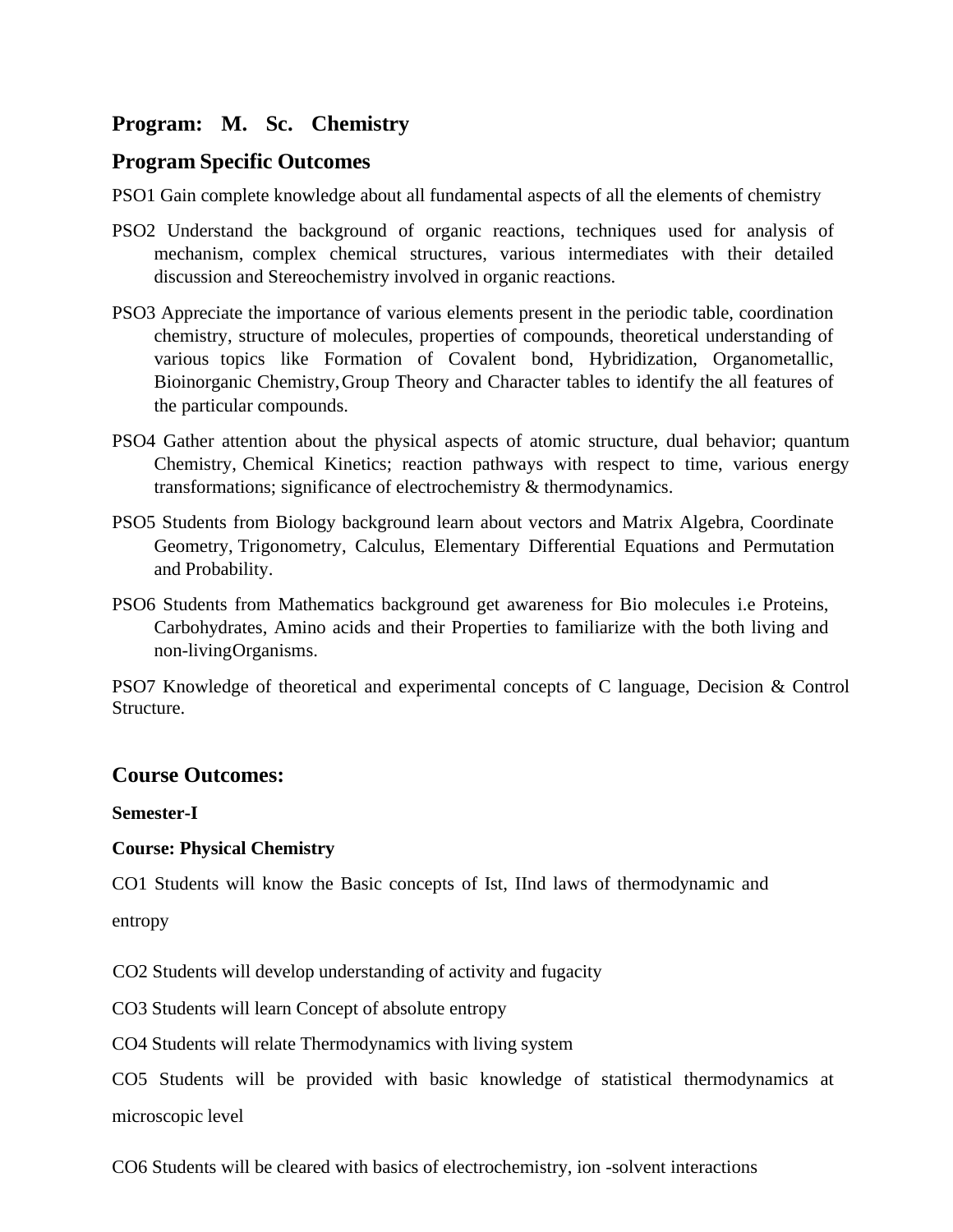- CO7 Students will develop interest for fundamentals of electrochemistry, activity and activity coefficient,Debye Onsager theory
- CO8 Students will take keen interest for basic concept of electrical

double layer

CO9 Students will understand various applications of electrochemistry

# **Course: Inorganic Chemistry**

- CO1 Students would know quantum mechanical approach to different types of molecule and ions and itsapplication to find the energy of the system
- CO2 Students will gather information about various types of complexes containing different types of ligands having different nature through the theories of bonding in transition metal complexes

CO3: Students would learn magnetic behavior of various transition complexes with orbital

splitting

CO4: Students would collect detailed information of the spectral properties of the

complexes and application in determining the nature and shapes of metal complexes

CO5: Students will be able to get the information about the various types of biological enzymes and their chemistry with appropriate structures and Uses of various metals in body functioning

# **Course: Organic Chemistry**

- CO1: Students will be getting brief idea about various intermediates like carbocation, carbanion, carbene ,nitrene, benzyne and free radicals involve during chemical reaction
- CO2: students able to explain various reactions like polymerisation, halogenation, addition reaction andautooxidation in which free radical involved as intermediate
- CO3: students will be acquainted with nature of bonding in organic molecules and they will get familiarwith various techniques used for determination of reaction mechanism
- CO4: Students will be able to explain various elimination reactions, their mechanism, stereochemistry andtheir orientation
- CO5: Students will learn various types of pericyclic reactions like Cycloaddition, Electrocyclic reactionand Sigmatropic rearrangement with their mechanism and stereochemistry

# **Course: Mathematics for Chemists**

- CO1. Use the concepts of permutations, combinations and probability to understand the statistical nature of entropy
- CO2. Use algebra and calculus to support the study of statistical thermodynamics
- CO3. Use trigonometric functions to understand the concept of diffraction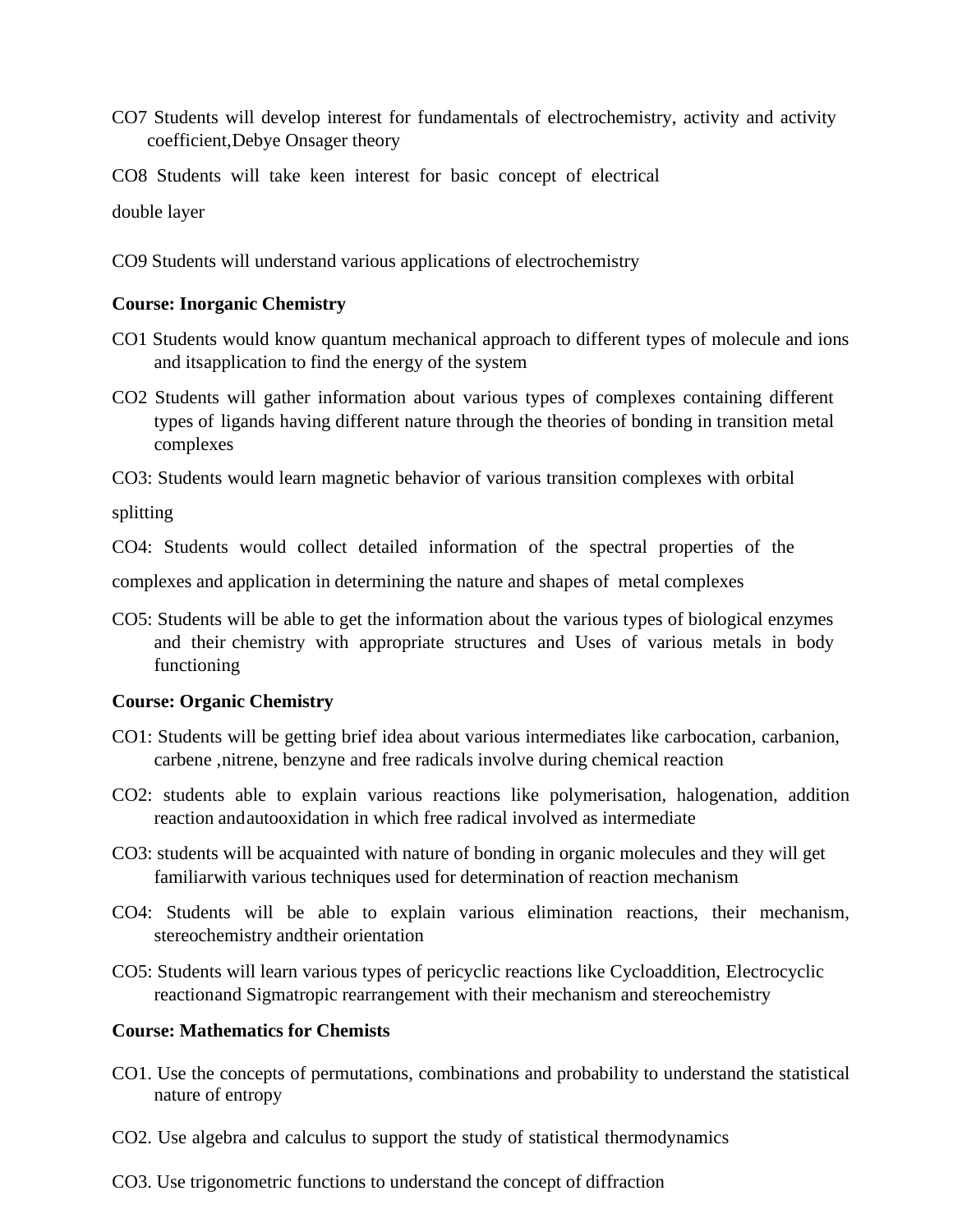CO4. Use matrix and vector methods, as well as complex numbers to help in understandingdiffraction patterns from crystal structures

### **Course: Biology for Chemists**

- CO1: Students would be provided with the structural and functional description of cells and its organellesalong with the concept of fertilization and metabolism.
- CO2: Students would study the formation of biomolecules like carbohydrates and proteins and how theyplay major roles in the body.
- CO3: Students would understand the formation, types and functioning of lipids in the body and would beable to describe how they are derived from their precursors.
- CO4: Students would deal with various biocatalysts of body ie enzymes which enhance the biochemicalreactions.
- CO5: Students would be able to draw & understand the structure of the nucleic acids like DNA and RNAie genetic material which help in the Inheritance

## **Semester-II**

#### **Course: Inorganic Chemistry**

- CO1: Students will be able to develop the understanding of various complexes containing different typesof metals and ligands with their properties and also will be able to find out nature of these types ofcompounds by spectroscopic study.
- CO2: Students would be able to explain symmetry of a plane figure and some bounded threedimensional figures and would also determine whether a given set and binary operation form a group by checking group axioms
- CO3: Students will be able to understand the various concepts of group theory and will develop the imaginative power. Moreover, they will be able to apply this concept in field of spectroscopy.

#### **Course: Physical Chemistry**

- CO1: Students would know basics of Quantum mechanics which is critically important for understandinghow individual atoms combine covalently to form molecules
- CO2: Students would be able to correlate quantum numbers with Spherical Coordinates and further theywould understand concept of orbital and shapes of orbital
- CO3: Students would get idea about both perturbation theory and variation method which provide good results in approximating the energy and wave functions of multi-electron atoms.
- CO4: Students would know about eigen values and eigen functions
- CO5: Students would predict the reactivity of aromatic systems with nucleophiles and electrophiles byapplying Hückel approach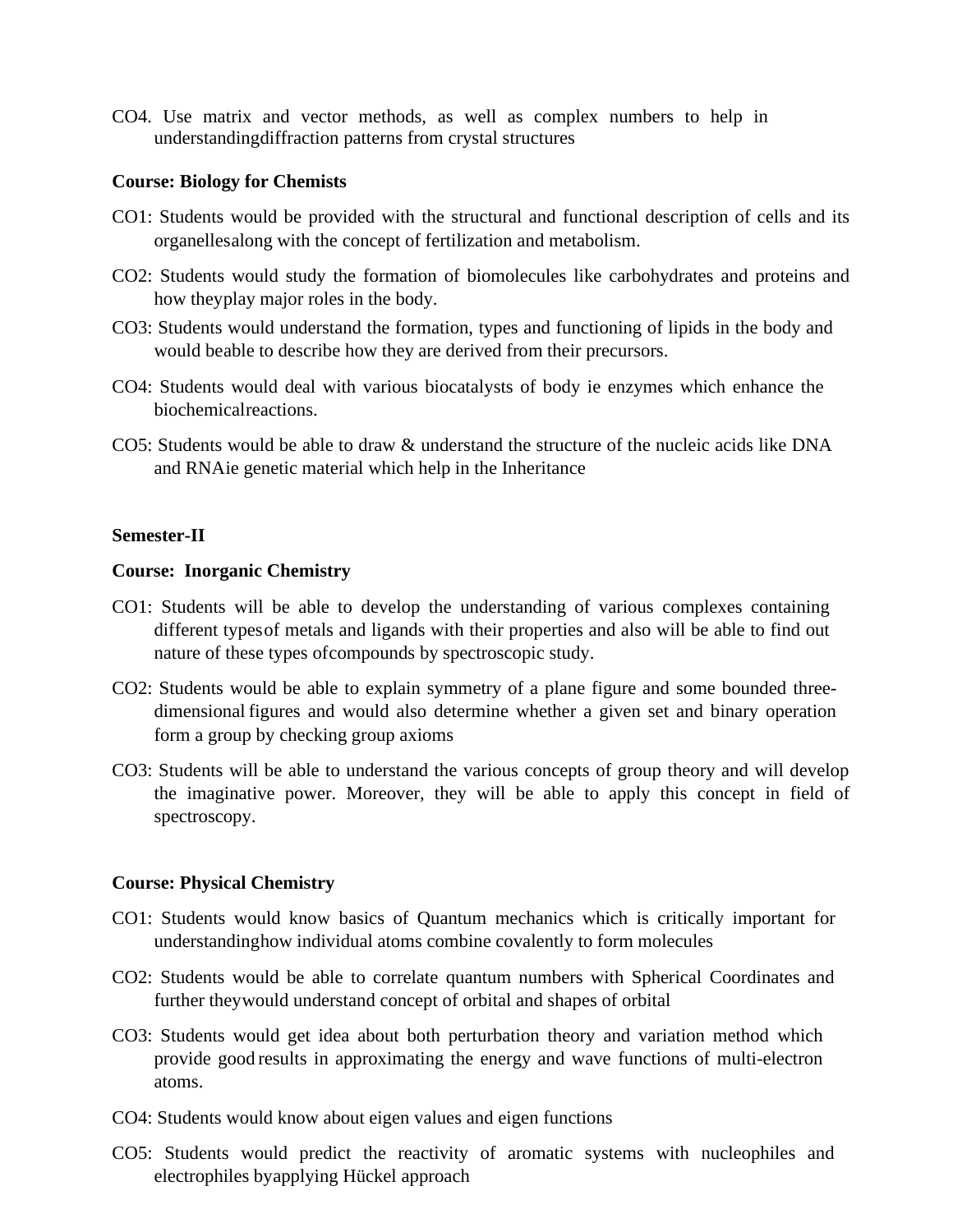CO6: Students would understand the reaction mechanisms and transition states by studying Chemicalkinetics

### **Course: Organic Chemistry**

- CO1: Students will be getting idea regarding Configurations, their representations & conversions
- CO2: Students will be made familiar with Confirmations, Neighboring group participation, pyrolysis ofacetate, xanthates and amine oxide
- CO3: Students will be able to explain geometrical isomerism (E&Z Nomenclature), Determination of curtin-Hammet principle, study of physical properties of isomers, addition to C-C multiple bonds
- CO4: Students will get information regarding various types of reduction like wolf kishner reduction, clemmenson reduction, Meerwein Pondroff Varley reduction, Wittig's Reaction, Mechanism of condensation reaction involving enolates (Aldol, Knoevengel, Mannich, perkin and stobbe reactions

# **Program: M.Sc. Physical Chemistry**

## **Program Specific Outcomes**

The master's specialization, Physical Chemistry, will give student in-depth knowledge about macroscopic, atomic, subatomic and particulate phenomena in chemical systems in terms of the principles, practices and concepts of physics such as motion, energy, force, time, thermodynamics, quantum chemistry, statistical mechanics, analytical dynamics and chemical equilibrium.

- PSO1: Explain statistical physics and thermodynamics as logical consequences of the postulates of statistical mechanics
- PSO2: Gain knowledge of various spectroscopic techniques which are the key instruments of research lifeto find and study the structure of various molecules in all science streams
- PSO3: Improve the Skill in physical research area
- PSO4: Relate the concepts of how solar light act as incredible source for life survival and various conceptswhich build up future in research to save environment by using new techniques to utilize natural energy.
- PSO5: Develop understanding of the range and theories of instrumental methods available in analytical chemistry, an understanding of the role of the chemist in measurement and problem solving in chemical analysis
- PSO6: Identify the crucial building materials viz Polymers and catalysts which are very important in everyone's daily life and industry life
- PSO7: Familiarize the skill of identifying crystalline phases of various materials even at atomic level qualitatively and quantitatively
- PSO8: Explain the concepts of physics and physical chemistry for various phenomena occurring in- biological systems and the supra-molecular structure of these systems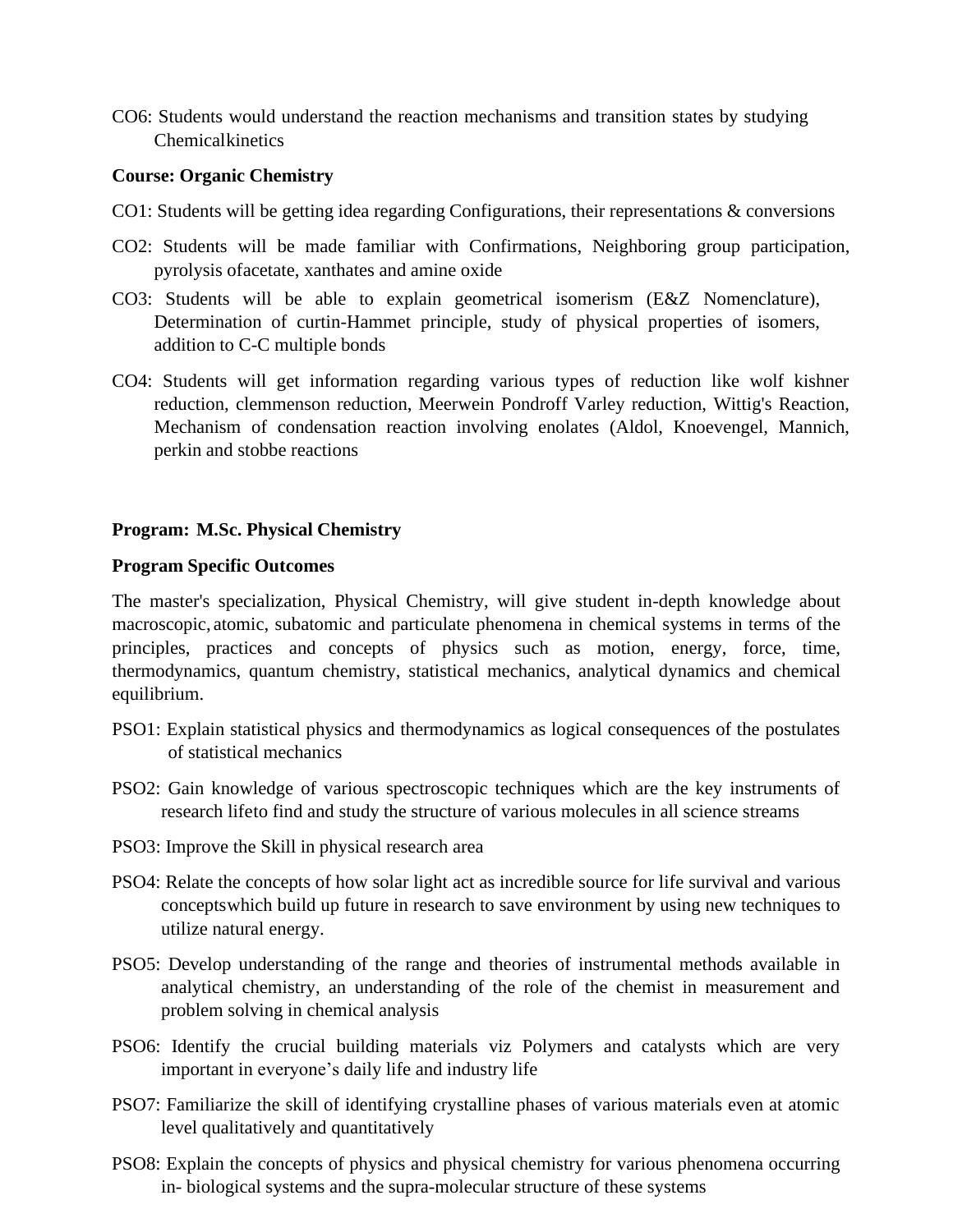PSO9: Understand the professional and safety responsibilities residing in working on environmental problems

# **Program: M.Sc. Organic Chemistry**

## **Program Specific Outcome**

The master's specialization, Organic Chemistry, will give student in-depth knowledge about Organic reactions which are used in a vast way in nature and with a focus on principles for effective synthesis strategies, stereoselectivity, catalysis, as well as metal organic chemistry. This course gives the student thetheoretical basis of organic reaction and also helps them to find a way to carry out these types of reaction. It gives the quantitative ideas about the synthesis, properties and uses of organic compounds.

- PSO1: Understand chemical and molecular processes that take place in organic reactions, Study of photochemistry & Learn Pericyclic reaction
- PSO2: Improve the Skill in organic research area
- PSO3: Use modern .methods when planning strategies for synthesis of new substances and characterizationof products.
- PSO4: Master and use modern methods of synthesis and conduct sometimes extremely advanced experiments, the synthesis of complex molecular structures and handling sensitive chemicals.
- PSO5: Modern theoretical and experimental methods used to study problems of molecular structure and bonding; emphasis on spectroscopic techniques.
- PSO6: Synthesis of Natural products and drugs by using proper mechanisms.
- PSO7: Develop understanding of the range and theories of instrumental methods available in analytical chemistry, an understanding of the role of the chemist in measurement and problem solving in chemical analysis

PSO8: Familiarize with heterocyclic chemistry and realizing the importance of heterocyclic compounds.

PSO9: Understanding of the professional and safety responsibilities residing in working on environmentalproblems.

# **M.Sc. Chemistry II Physical Specialization**

#### **Course Outcomes**

#### **Semester III**

#### **Course: Fundamentals of Spectroscopy**

- CO1: The main outcome of this course is to provide knowledge of interaction of radiation with matter, solution of schrodinger wave equation
- CO2: Through this outcome, students are able to get knowledge of rigid rotator & non rigid rotator and application of this spectra to find moment of inertia of molecules
- CO3: Students grab the knowledge of vibrational spectra which is used for thr detection of various functional groups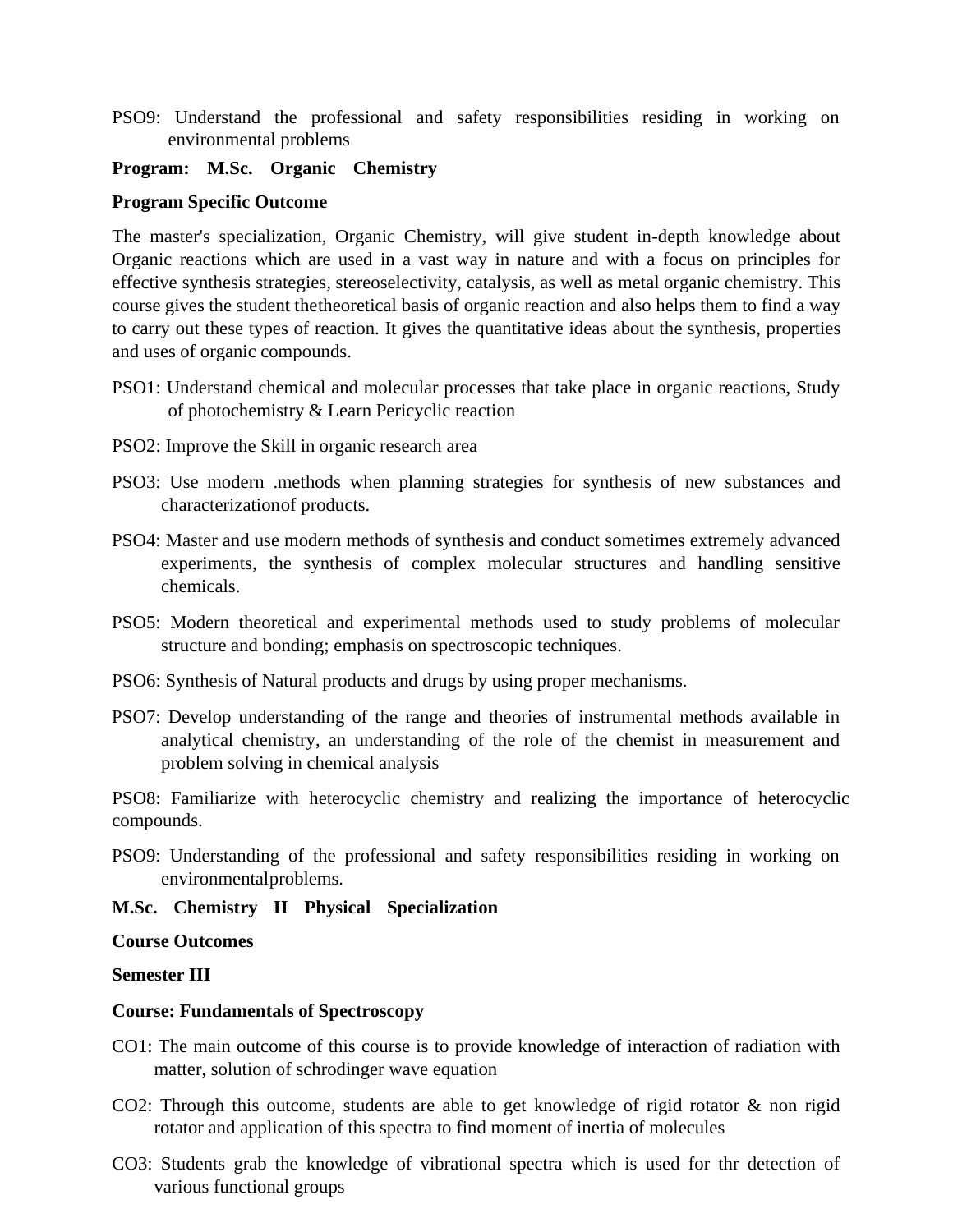CO4: Students also learn the coupling of rotational vibrational spectra and intensities of spectral lines.

- CO5: Students go through raman spectra which is used for structure elucidation of those compounds for which other spectroscopies don't work.
- CO6: Students tend to know the various electronic transitions occurred in electronic spectra of molecules and application of this part for structure elucidation of molecules.
- CO7: The outcome of this course is the study of NMR spectra which gives detailed information of electronsin particular atom in a molecule.
- CO8: Students learn about ESR spectra which is also responsible for structure elucidation by showing linesthat occurs due to splitting by neighbouring electrons.

## **Course: Statistical Thermodynamics**

- CO1: The primary objective of this course is to develop familiarity with the physical concepts and facility with the mathematical methods of quantum mechanics. The aim of statistical mechanics is the evaluation of the laws of classical thermodynamics for macroscopic systems using the properties of its atomic particles. In addition to the classical thermodynamic the statistical approach provides information on the nature of statistical errors and variations of thermodynamic parameters.
- CO2: In this students will compare Quantum mechanics and Classical Mechanics that quantum mechanics is about the physics of very small things, molecules and smaller. Classical mechanics is about macroscopic things. Also they go through the concept of Stability and Force of Interaction, Like the bonding potential energy, the stability of an arrangement of atoms is a function of the Lennard-Jonesseparation distance.
- CO3: Debye postulated that there is a continuous range of frequencies that cuts off at a maximum frequency, which is characteristic of a particular solid. They will find out the relation of entropy with temperatureand other parameters. Students will be able to discuss and explain evidence for the movement of molecules.
- CO4: The objective of thermoelectric phenomenon is that it is used to create a heat flux between the junction of two different types of materials and by studying the relative current density and thermoelectric

potential, students will understand that minimum entropy production can be obtained when thethermoelectric potential is a specific, optimal value.

# **Course: Fundamental & Atmospheric Photochemistry**

- CO1: Students will learn about the different laws of photochemistry and there importance in calculation ofquantum yield
- CO2: Students will learn the ways to find term symbols for gound and excited state, and various photophysical and photochemical processes
- CO3: To understand photophysical processes of sulphur, oxygen and halogens
- CO4: Students will learn various electronic transitions and the selection rules related to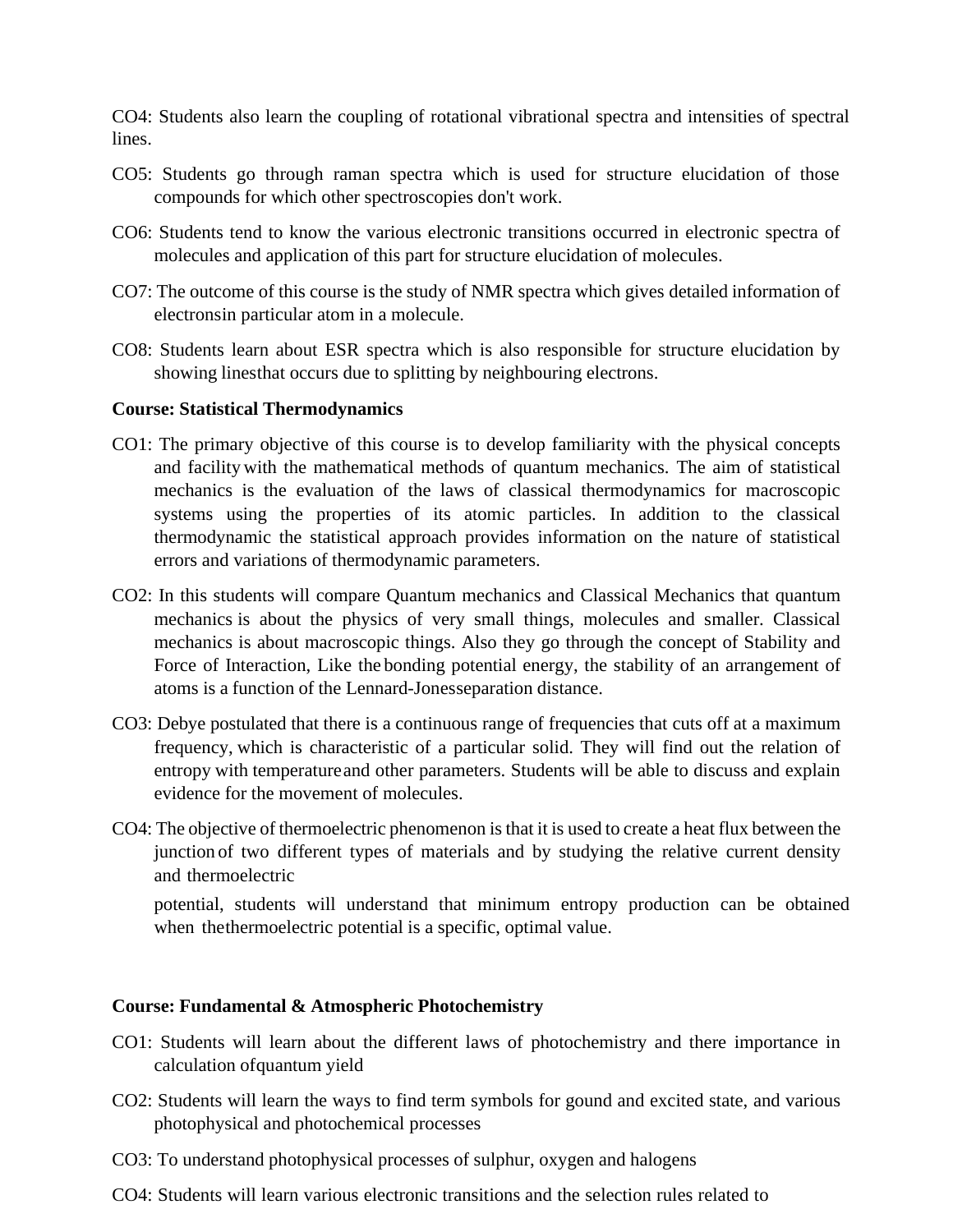them

- CO5: Students will learn various photooxygenation reactions
- CO6: Students will get knowledge about the application part of photochemistry
- CO7: Students will understand the structure of atmosphere, various pollutants present in it and the variousways to control and monitor those pollutants

#### **M. Sc. Chemistry II Organic Specialization**

#### **Course Outcomes**

#### **Semester III**

#### **Course: Analytical Chemistry**

- CO1: Students will learn different scale of operation of chemical analysis and various steps involved in quantitative analysis
- CO2: Students will get to know what is the importance of selecting a representative sample and different criterion of a good sampling plan, Stratified sampling Vs. random sampling. How variance is minimized in stratified sampling, what are the sampling plan for solids, liquids and gases
- CO3: Students will understand What are different Errors in chemical analysis, how Minimization of errorsoccur, Difference b/w accuracy and precision.
- CO4: Students will be familiarized with Statistical terms viz Q test, t test, F test, mean, std deviation, variance correlation and Regression, linear regression. Analysis of variance
- CO5: Students will know what is Polarography, Different types of currents residual, Migration, diffusion. polarographic maximum, Dropping Mercury Electrode, polar graphic wave and Ilkovic equation & deviations, Amperometric titrations & Biampometric titrations
- CO6: Students will be able to explain Alternating current, Square Wave, pulse (normal and Differential), Tensometry, radio frequency and computer controlled polarograph.
- CO7: Students will be familiarize with Chronoptentiometry
- CO8: Students will acquire knowledge of Thermogravimetric analysis
- CO9: Students will be able to differentiate b/w Differential Thermal analysis and differential scanning calorimetry on line analysis
- CO10: Students will learn Thermometric titrations
- CO11: Students will understand basics of Spectrophotometry and Colorimetry, Beer's law, Photometric accuracy.
- CO12: Students will know basic principles of Solvent extraction, synergistic extraction, Ion pair formationMethods of extraction and their applications in analytical chemistry.
- CO13: Students will learn to apply uses of Ion Exchange Resins and Ion exchange chromatography in analytical chemistry (a) Total cartion Conc in tap water (b) Cu (II)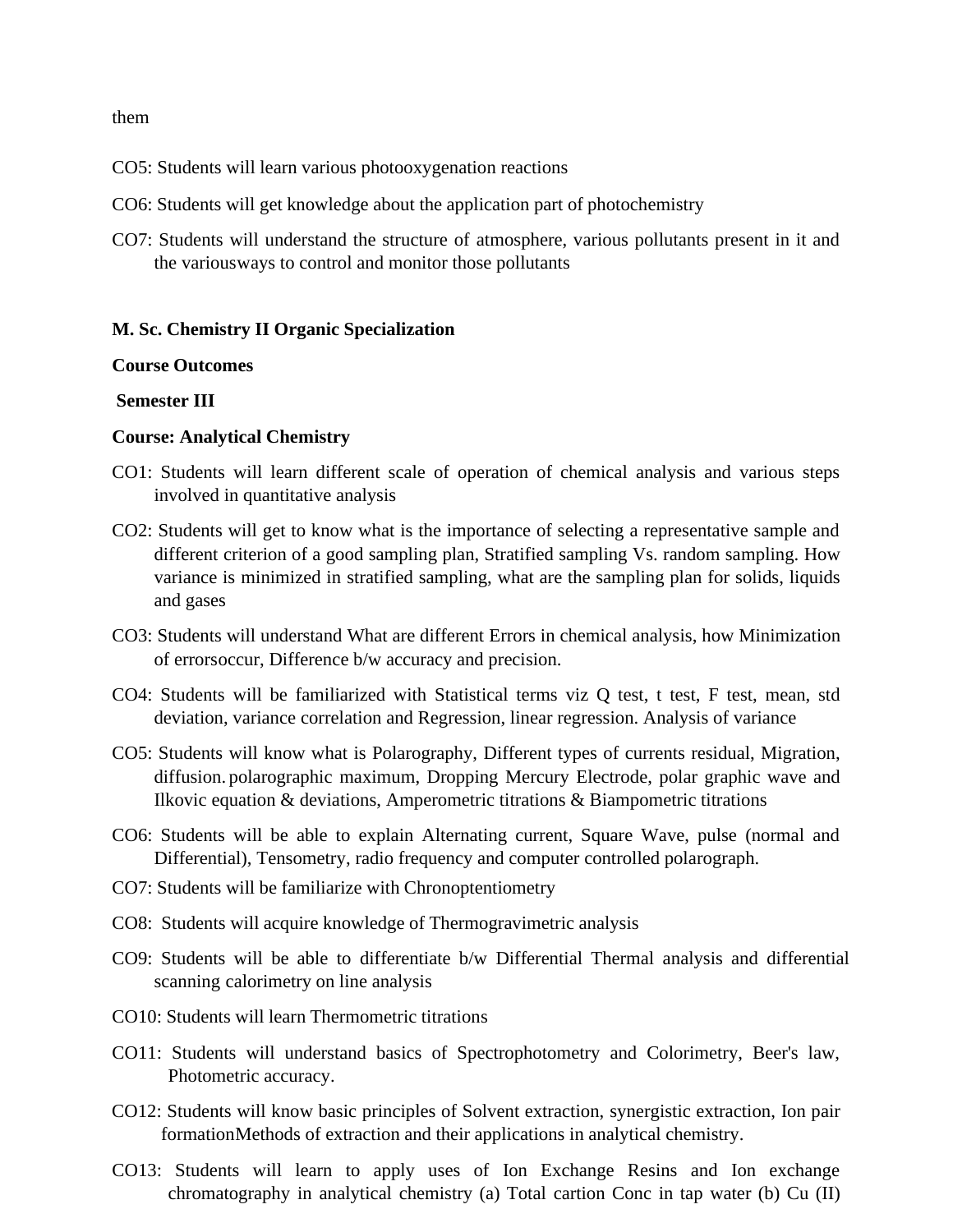from a brine solution U (VI) byliquid ion exchanger (d) use of mixed solvents.

## **Course: Photochemistry and Pericyclic Reactions**

- CO1: This course aims at providing acquire knowledge on Pericyclic reactions, organic photochemistry and their further applications in organic synthesis.
- CO2: On the completion of the course students will have the understanding of basics of organic photochemistry and pericyclic reactions.
- CO3: Various theories governing these pericyclic reactions will help them to predict the products with stereochemistry involved in these reactions.

# **Course: Chemistry of Natural Products**

- CO1: Students will learn about the use of dehydrogenation technique for structure determination of naturalproducts.
- CO2: Students will acquire knowledge about the use of various degradation technique for structure determination of natural products.
- CO3: Students will acquire knowledge about the use of oxidation technique for structure determination ofnatural products.
- CO4: Students will learn about the chemical synthesis of natural products using various reagents.
- CO5: They will learn how we synthesize natural products biosynthetically using acetate pathway and mevalonic acid path way.
- CO6: Students will learn about the chemical synthesis of natural products using various reagents.

#### **Course: Heterocyclic Chemistry**

- CO1: This course gives the quantitative ideas about the synthesis, properties and uses of such heterocycliccompounds like Oxirane, Aziridine and thirane
- CO2: Students will be able to explain the Methods of formation, physical and chemical properties andapplications of four membered heterocyclics with one hetero atom
- CO3: Students will be familiar with the Methods of formation, physical and chemical properties andapplications of five membered heterocyclics with two hetero atom
- CO4: Students will be able to explain the Methods of formation, physical and chemical properties andapplications of six membered heterocyclics with two hetero atom
- CO5: Students will be able to explain molecular rearrangement in some heterocyclic compounds like ringcontraction1, 2 rearrangements in heterocyclic system and aromatic rearrangements

## **Course Outcomes**

#### **Semester-IV**

**Course: Applications of Organic Molecular Spectroscopy**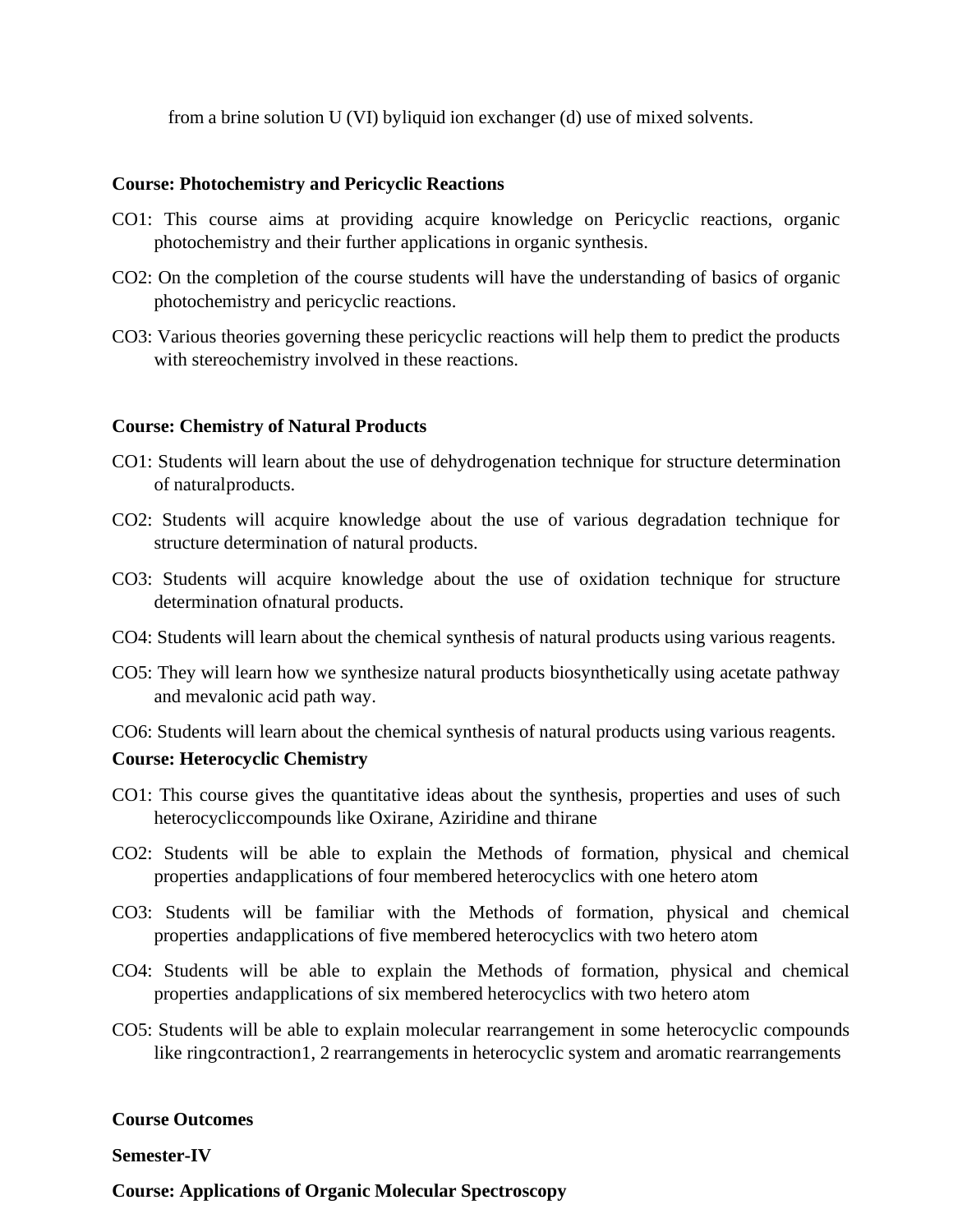- CO1: Provide the basic knowledge of orbitals & electronic transitions involved in UV spectra.
- CO2: Students grab the knowledge of solvent effect & conjugation effect and structure elucidation oforganic compound through UV.
- CO3: Students also get to know about modes of vibration & factors affecting vibrational frequency in IRspectra
- CO4: Through IR spectroscopy, students learn to identify functional groups in organic

compounds

- CO5: Students are able to find molecular mass & molecular formula of organic compounds
- CO6: Students learn various fragmentations associated with functional groups.
- CO7: The study of NMR spectra which is used for structure elucidation of compounds.
- CO8: Students learn 13C NMR spectra which deals with DEPT, proton decoupled resonance which are alsoused for structure elucidation of compounds.

CO9: Study of 2-D spectra which includes NOSY, COSY, HETCOR is also a part of course outcomes.

## **Course: Organic Synthesis**

- CO1: Students will learn about disconnection approach. How to proceed for disconnection of certain molecules involving carbon hetero atom bond. They will also learn about the terms like umpolung and protection of various functional groups.
- CO2: Students will be able to understand the C-C disconection in alcohols ,1,3 -difunctional compounds , 1,5 -dicarbonyl compounds,natural products

CO3: Students will get knowledge about the types of pericycllic reactions specially diels- alder reaction

- CO4: This topic will aware students about the formation of C-Cbond. They will learn about the alkylationof enmines
- CO5: They will learn about the various methods of formation of alkenes.
- CO6: They will learn about what type of reactions are shown by carbonyl compounds.

#### **Course: Modern Synthetic Reactions and Rearrangements**

- CO1: Students will get brief idea regarding various reactions , mechanism and applications used for fictionalization of non activated carbon.
- CO2: Students will be familiar with the new applications of organosilicon compounds in synthesis.

#### **Course: X-Ray Diffraction and Other Techniques**

CO1: students will know about the structural parameters like unit dimensions.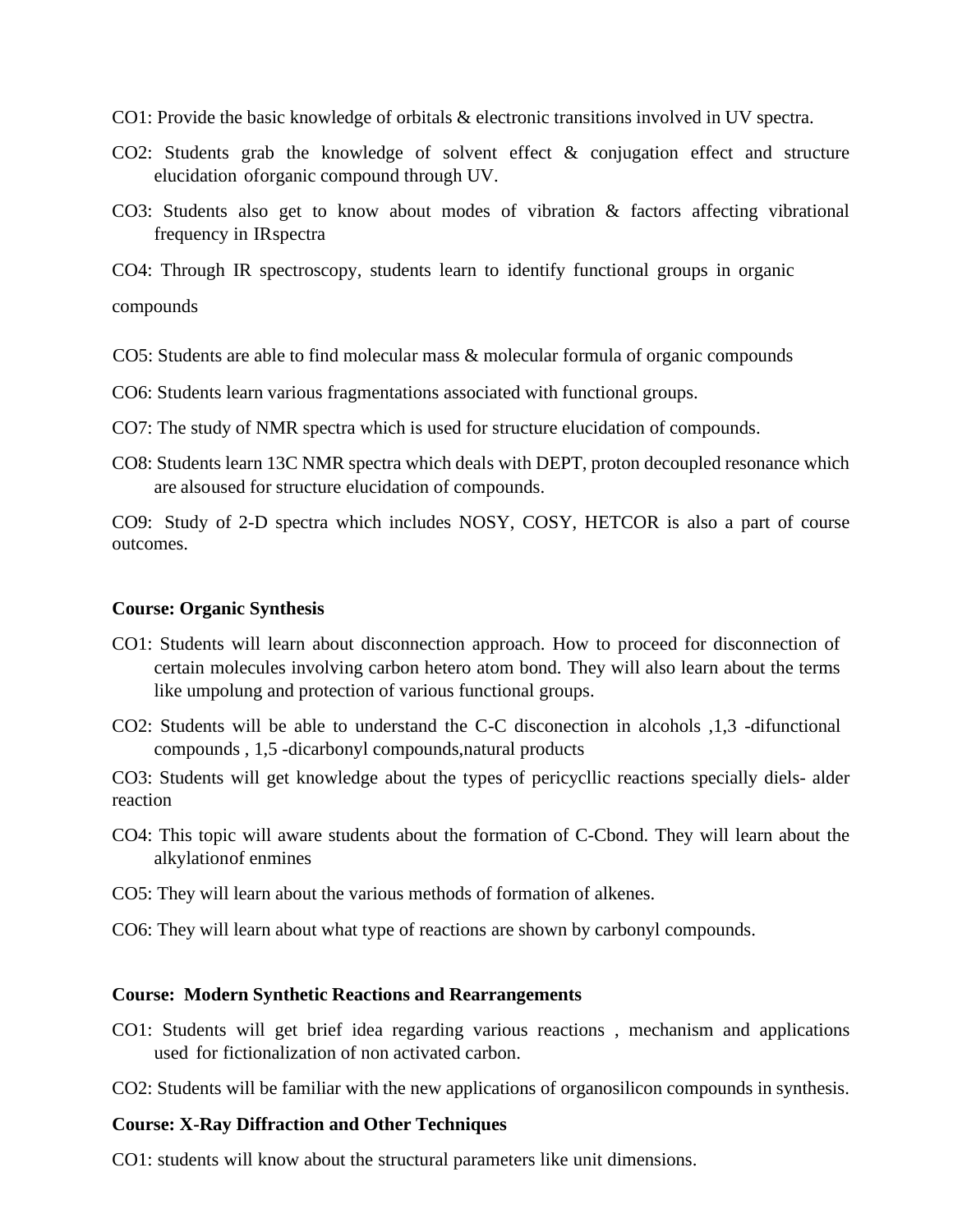CO2: student will be able to know about the distance between the different compounds.

CO3: Students will be able to identify the structure of different compounds used in daily life.

CO4: Students will acquire the knowledge of charge on compounds when their ions move.

CO5: student will be able to know the colour of the compounds.

CO6: student will be able to explain the use of X-rays in daily life.

CO7: Students will learn different method used to identify the structure which is useful in research work.

CO8: Students will be able to determine the bulk composition.

CO9: students will be made able for accurate measurements .

CO10: Students will learn to use phase identification of a crystalline material.

CO11: Students will study the variation in optical rotation of a substance means with their rotation.

- CO12: Students will be able to find the absolute configuration of metal complexes means like in proteinsstorage complexes.
- CO13: Students will be able to explain use of X-Rays in solids for observing the signals.

CO14: Students will be able to use extraction process and check the water detergents ration in pump.

- CO15: Students will apply the concepts in geology for identifying the composition of Fe containing specimens.
- CO16: Students will be able to use this concept for improving catalytic activity.

CO17: Students will be able to observe the Doppler Effect by using theory of relativity.

#### **Course: Biophysical Chemistry and Advanced Spectroscopy**

- CO1: In this students will analyze about folding transition and the functional transitions between useful states are encoded in the linear sequence of amino acids, and a long- term goal of structural biology is to be able to predict both the structure and function of molecules from the information in the sequence.
- CO2: Students will learn about the basic principle of laser operation that is to create conditions so that thepopulation at a higher level is more than that in the ground state, they will also learn about main difference between a maser and a laser.
- CO3: Mass spectrometry is an analytical tool useful for measuring the mass-to-charge ratio (m/z)